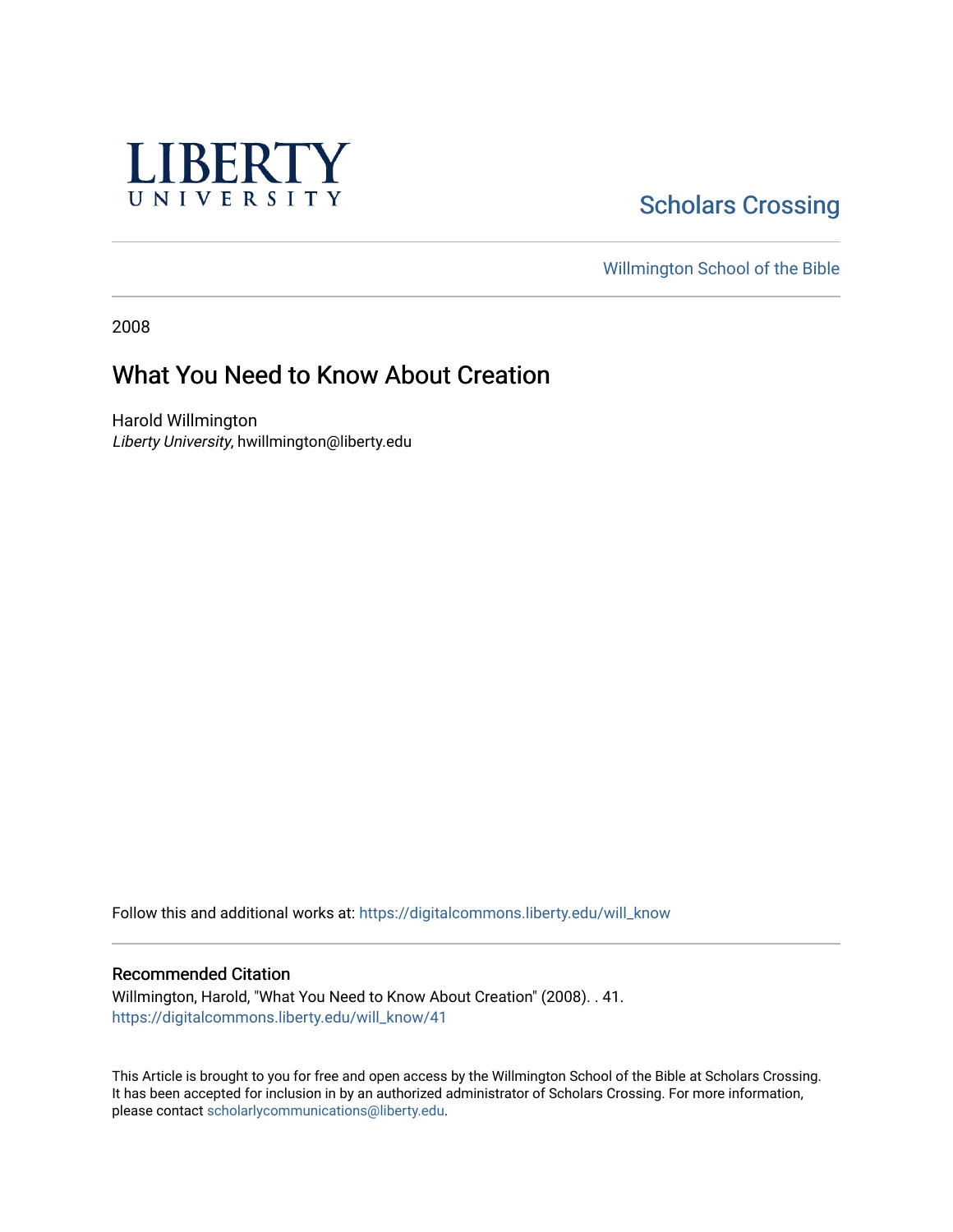## WHAT YOU NEED TO KNOW ABOUT CREATION

Today there is much discussion and scientific research in regard to the origin (big bang?), size and shape of our universe. Here is the Divine Author's account:

- A. Who created the universe?
	- 1. According to David, the Father created all things. "The heavens declare the glory of God; and the firmament sheweth his handywork" (Psa. 19:1).
	- 2. However, John declares the Son did it. "All things were made by him; and without him was not any thing made that was made. In him was life; and the life was the light of men" (John 1:3-4).
	- 3. Finally, in other passages, the Holy Spirit is said to have performed the initial act of creation. "In the beginning God created the heaven and the earth. And the earth was without form, and void; and darkness was upon the face of the deep. And the Spirit of God moved upon the face of the waters" (Gen. 1:1, 2).
	- 4. What are we to believe? The answer is, of course, that all three persons in the Trinity had a part. As an illustration let us consider an important executive who determines to build a spacious and expensive home. He, thus, employs an architect to design the necessary plans for this home. The architect then secures a competent contractor to follow his blueprints. In this illustration the executive is the Father, the architect is the Son, and the contractor is the Holy Spirit. The following verses then refer to the work of this Divine Contractor. "Thou sendest forth thy spirit, they are created: and thou renewest the face of the earth" (Psa. 104:30). "By his spirit he hath garnished the heavens; his hand hath formed the crooked serpent" (Job 26:13). "The Spirit of God hath made me, and the breath of the Almighty hath given me life" (Job 33.4).
- B. How many heavens are there? The word heaven in Genesis 1:1 is plural in the Hebrew. Actually there are three heavens mentioned in the Bible and in the beginning God created all three.
	- 1. First heaven—home of the birds and clouds—"The leaves thereof were fair, and the fruit thereof much, and in it was meat for all: the beasts of the field had shadow under it, and the fowls of the heaven dwelt in the boughs thereof, and all flesh was fed of it" (Dan. 4:12). "Behold the fowls of the air: for they sow not, neither do they reap, nor gather into barns; yet your heavenly Father feedeth them. Are ye not much better than they?" (Matt. 6:26).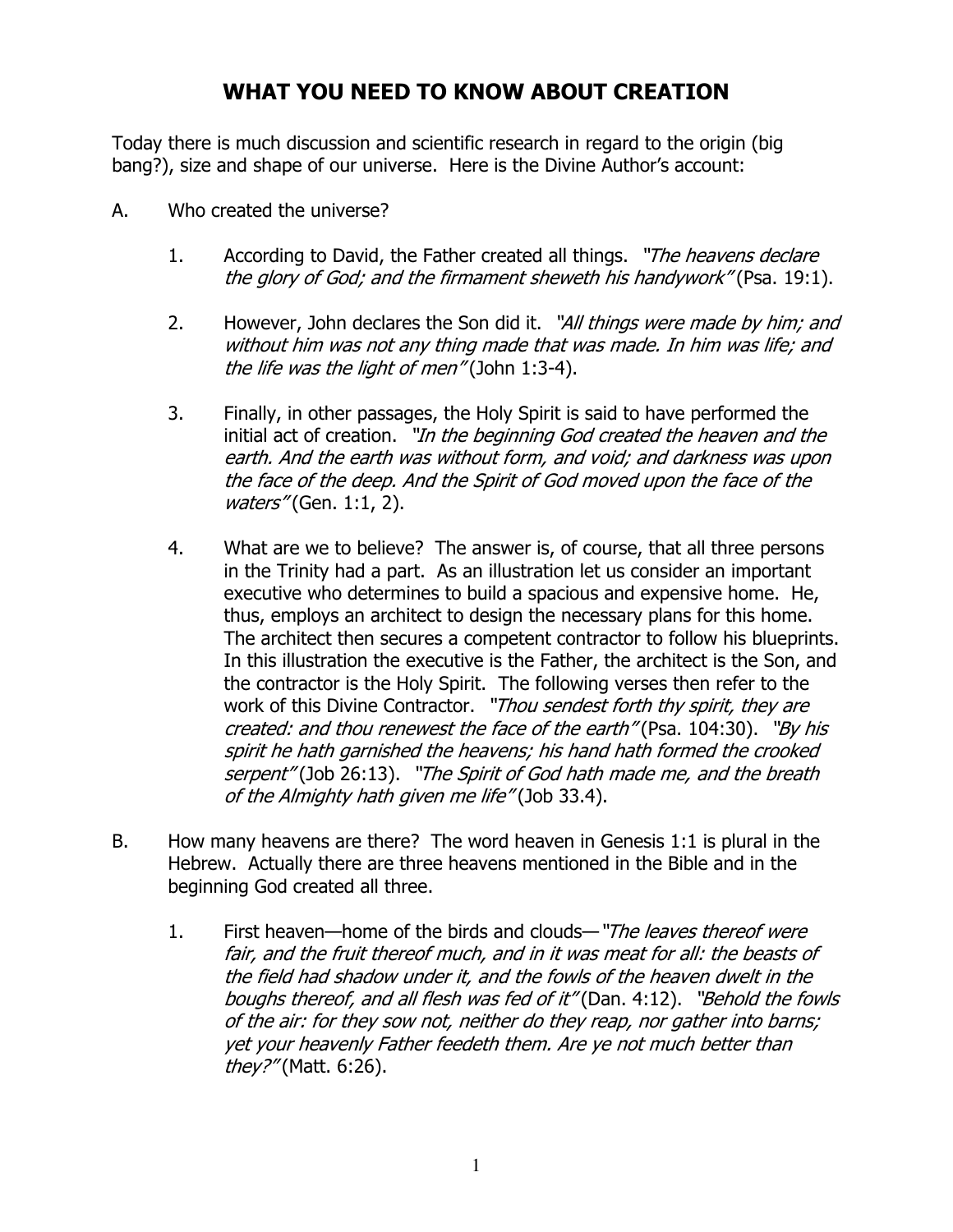- 2. Second heaven—home of the sun, moon, and stars—"The heavens declare the glory of God; and the firmament sheweth his handywork" (Psa. 19:1).
- 3. Third heaven—home of the angels and departed saints— $\mathbb{I}$  *knew a man in* Christ above fourteen years ago, (whether in the body, I cannot tell; or whether out of the body, I cannot tell: God knoweth;) such an one caught up to the third heaven" (2 Cor. 12:2).
- C. Did something horrible take place between the first and second verse in the Bible? Many believe something terrible indeed occurred, and that something was the fall of Satan. The following arguments have been offered to support this:
	- 1. The phrase in Genesis 1:2—"*without form and void"*—(Hebrew: *tohu* wabohu), appears elsewhere in Isa. 34:11; 45:18; and Jer. 4:23 and speaks of judgment. However, in other passages it simply means space (see Job 26:7; Deut. 32:10; Job 6:18; 12:24; Psa. 107:40).
	- 2. The verb translated "was" in Gen. 1:2 (Hebrew: *hayetha)* should be translated "became." Scriptural evidence, however, would deny this. The Hebrew verb *hayetha* is found 264 times in the Pentateuch, and of these, in 258 instances the word is correctly translated "was." See, for example, Jonah 3:3. There is a difference between the verbs *bara* ("created." Gen. 1:1) and *asah* ("made," Gen. 1:7). But, to the contrary, these verbs are used synonymously. Note:

"And God *created [bara]* the great sea monsters" (1:21). "And God *made [asah]* the beast of the earth" (1:25). "Let us *make [asah]* man in our image" (1:27). "So God *created [bara]* man in his own image" (1:27).

- 3. Gen. 1:2 says "*darkness was upon the face of the deep*," and darkness is a symbol of evil. This is not always the case, as seen in Psa. 104:20: "Thou makest darkness, and it is night, wherein all the beasts of the forest do creep forth."
- D. How old is creation and man? Some scientists would confidently tell us its origin
	- 1. Population statistics—If man appeared over one million years ago, the present world population would be thousands of times greater than it actually is. In fact, our entire galaxy could not provide the needed space for so many. The present world population is around 6 billion. Assuming the average life span to be 70 years and the average generation length to be 35 years, then starting with one family, the present world population would result in about 30 doublings. These doublings would carry us back in history from today to around 3500 B.C. This date is suggested by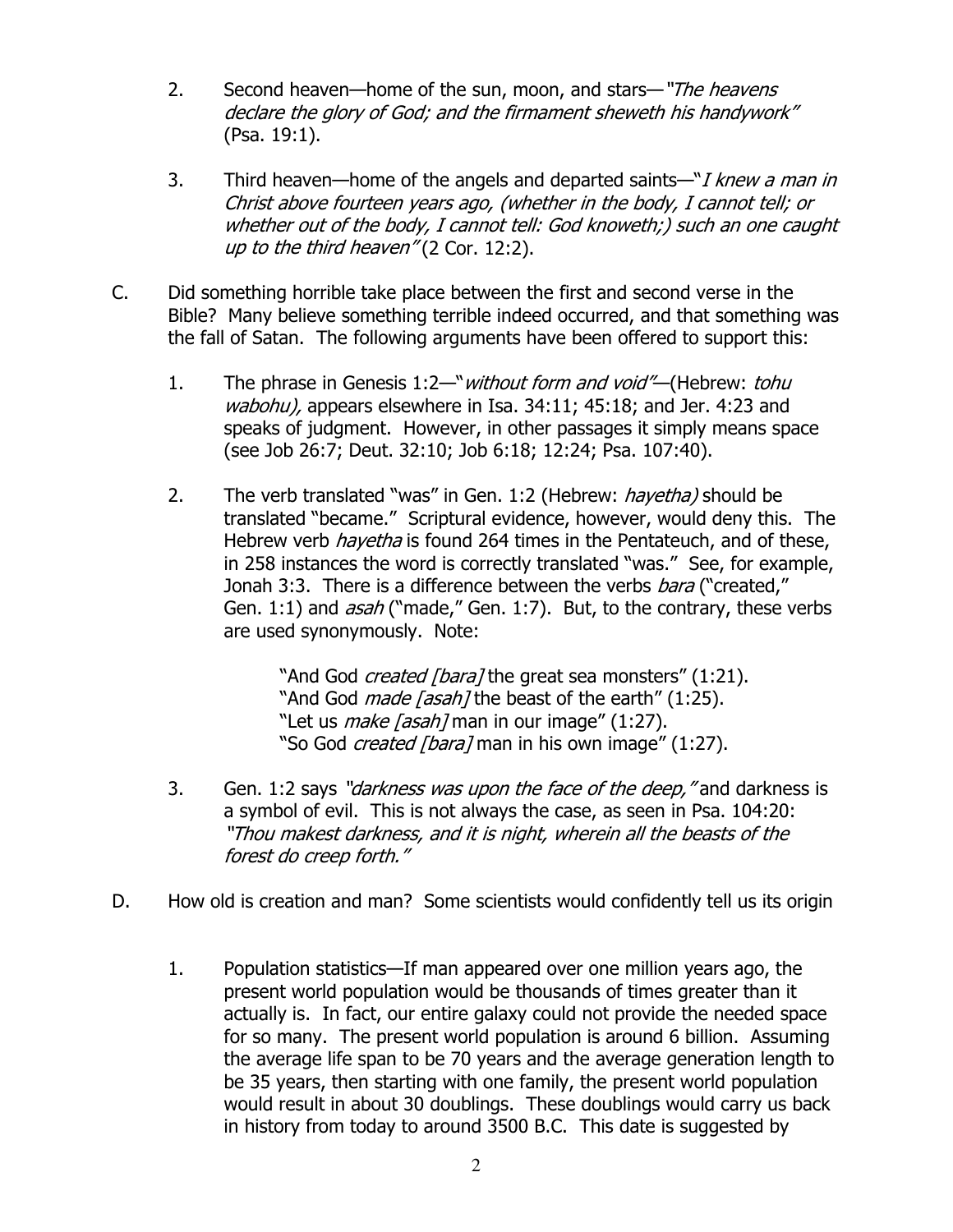several creationist scientists to mark the time of the flood. Thus, the creation model dovetails beautifully with known world population statistics. But what of the evolutionary model? Dr. Henry Morris writes, "Now, if the first man appeared one million years ago, and these very conservative growth rates applied during that period, the world population would be at present 10 (27,000 zeros following) people. However, no more than 10 (with 100 zeros) people could be crammed into the known universe."

(Scientific Creationism, Master Books, 1974, p. 154)

- 2. The amount of helium—4 in the atmosphere—this suggests that our atmosphere is less than 15,000 years old.
- 3. The absence of meterorite dust—some 15 million tons of nickel meterorite dust settle to earth each year. If the earth has indeed existed for five billion years, then there should now be a layer of this dust at least 200 feet thick all over the planet. Of course, no such layer is found.
- 4. The decay of earth's magnetic field—this field, it has been shown, has a half-life of 1,400 years. This means it is weakened by 50 percent every 14 centuries. It also means the magnetic field was twice as strong 1,400 years ago as it is now, four times as strong 2,800 years ago, and so on. Only 7,000 years ago it must have been 32 times as strong. It is very doubtful that it could have been much stronger than this.
- 5. The imbalance of carbon-14 and carbon-12—it can be shown that it would take a period of 30,000 years to attain an equilibrium between these two. However, at present C-14 still exceeds C-12 by some 50 percent.
- E. Are the days of Genesis 1 really literal 24-hour days? There is strong scholarly and scriptural evidence that the days are indeed literal.
	- 1. The use of a numerical adjective with the word "day" in Genesis 1 would limit it to a normal day.
	- 2. The natural reading of the Genesis account would suggest it.
	- 3. Moses believed it—see Exod. 20:11; 31:17.
	- 4. Edward Young (outstanding Hebrew scholar) believed it.
	- 5. Benjamin Warfield (one of the great Orthodox theologians of all time) believed it.
	- 6. Departmental professors of Oriental language in nine leading universities were once asked the following question by a research scholar: "Do you consider that the Hebrew word "Yom" [day] as used in Genesis 1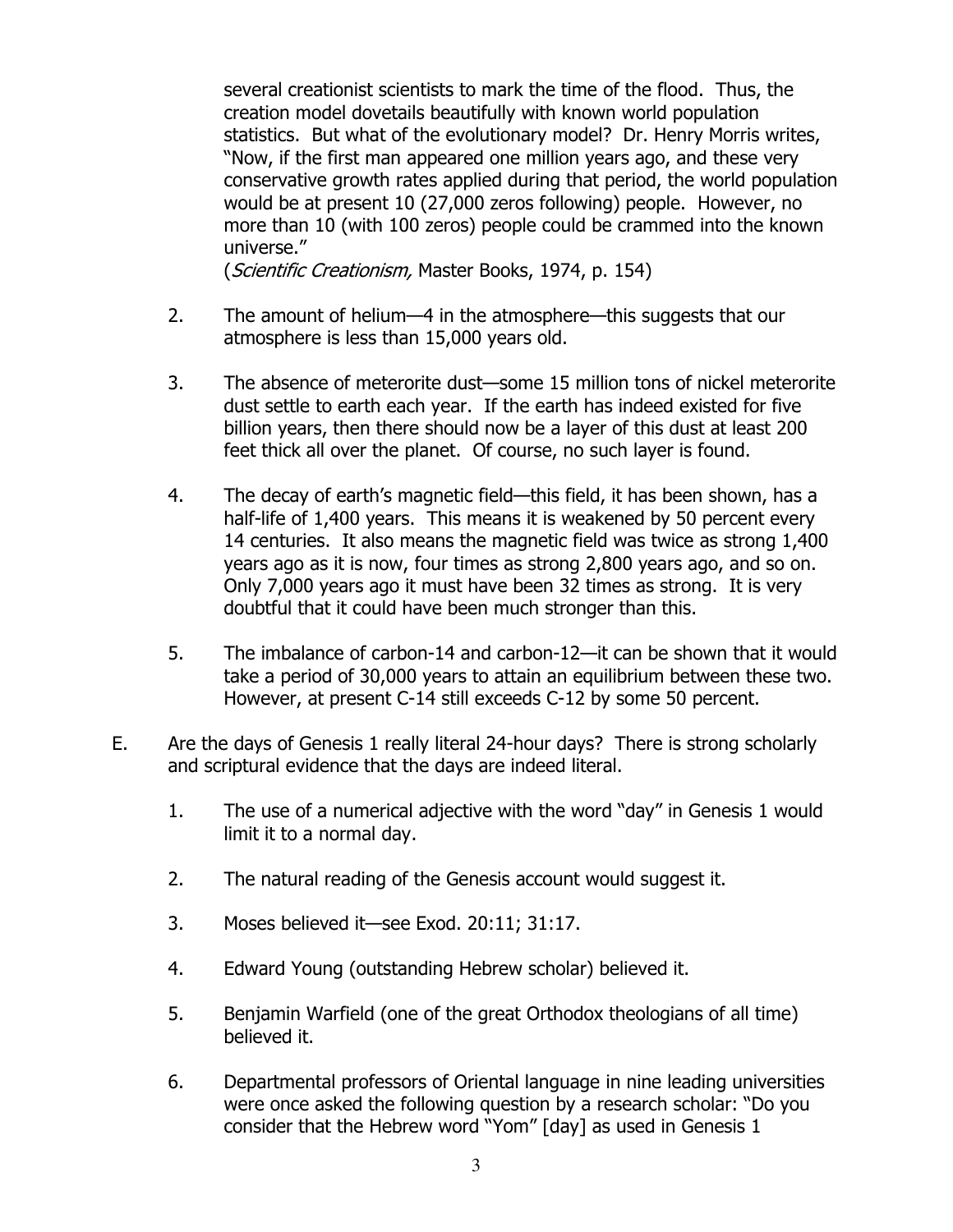accompanied by a numeral should properly be translated as (a) a day, as commonly understood, (b) an age, or (c) either a day or an age without preference?" The nine universities polled were Oxford, Cambridge, London, Harvard, Yale, Columbia, Toronto, McGill, and Manitoba. Of these, seven universities responded that it should be translated as a day as commonly understood.

- 7. As indicated by the genealogies found in Genesis 5 and 11—if evolution is correct and man is really a million years old, then we would be forced to allow a 50,000 year gap between each name in these two chapters. Furthermore, if life itself is nearly five billion years old, then each day in Genesis 1 would have to stand for approximately 700 million years.
- F. How vast is our universe? It is so vast that it takes a beam of light (which travels some 700 million miles per hour) over 100,000 years just to cover the distance across our galaxy called the Milky Way. But our galaxy is only one among many billions in the known universe. To illustrate the size of our universe, consider the following examples:
	- 1. Paper tack model
		- Let us say the thickness of a sheet of paper represents the distance from the earth to the sun (some 93 million miles).
		- To represent the distance to the nearest star we would need a stack of paper 71 feet high.
		- To cover the diameter of our Milky Way galaxy would require a stack 310 miles high.
		- To reach the edge of the known universe would demand a pile of paper sheets 31 million miles high.
	- 2. Orange and grain of sand model
		- Here an orange would represent the sun.
		- A grain of sand is the earth, circling the orange at a distance of 30 feet.
		- Pluto, the most remote planet in our solar system, is another grain of sand, circling the orange at ten city blocks away.
		- Alpha Centauri, the nearest star, is 1,300 miles away from the orange.
	- 3. Hollow sun illustration
		- If the sun were hollow, 1.3 million earths could fit inside.
		- A star named Antares, if hollow, could hold 64 million of our suns.
		- In the constellation of Hercules there is a star which could contain 100 million stars like Antares.
		- The largest known star, Epsilon, could easily swallow up several million stars the size of the one in Hercules.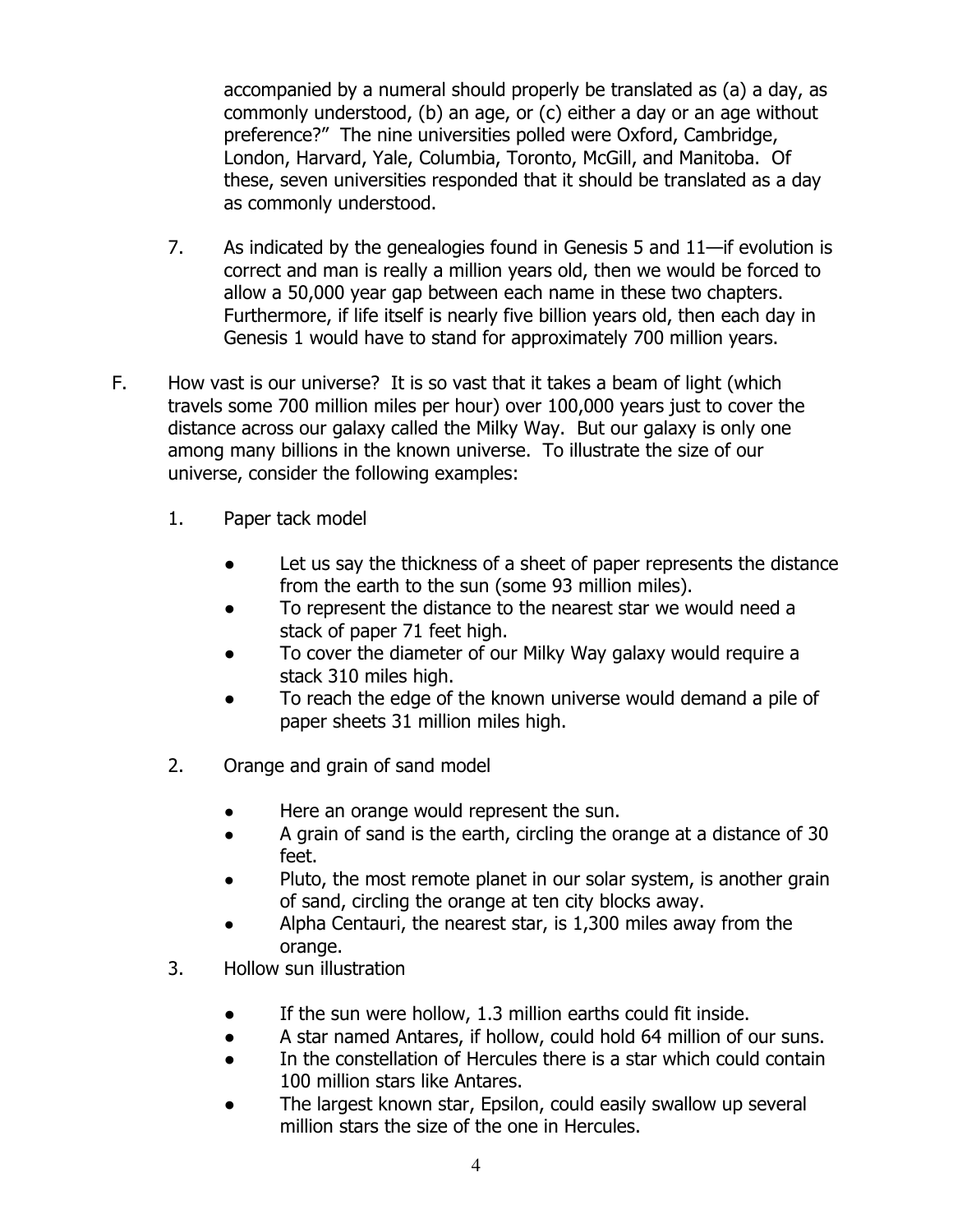- G. How minute is our universe? Simply stated, it is as unbelievably small as it is big. Consider the following:
	- 1. All material in the universe consists of atoms. Atoms in turn are made up of three "building blocks," which are protons, neutrons (which two go to make up the center of an atom called the nucleus), and electrons (which circle the nucleus as our earth does the sun).
	- 2. On the tip of a ballpoint pen are so many atoms that if they were carried by an army, marching four abreast, an atom to a man, it would take over 20,000 years for a march-past.
	- 3. It would take 25 trillion protons laid side by side to span a linear inch.
	- 4. There are as many protons in a cubic inch of copper as there are drops of water in the oceans of the world or grains of sand on the seashores of our earth.
	- 5. The size of an electron is to a dust speck as the dust speck is to the entire earth.
	- 6. The space between an electron and the nucleus is 10,000 times as great as the size of that nucleus. For example, if the outer shell of electrons in an atom were the size of the Houston Astrodome, the nucleus would be the size of a ping-pong ball in the center of that stadium.
	- 7. Question: If most of the atom is empty space, why does a table top offer so much resistance when you push at it with your finger? Answer: The surface of the table, like the tip of one's finger, consists of a wall of electrons, belonging to the outermost layer of atoms in both objects. Both the speed and force attraction of these electrons thus prohibit your finger from going through the table as a fast-moving bicycle wheel would prevent you from placing your finger through the spokes.
- H. How much energy exists within our universe?
	- 1. The protons and neutrons within the nucleus of an atom are held together with a density of one billion tons per cubic inch. This is around 40 pounds of energy between each proton.
	- 2. This energy force is stronger than regular gravitational forces by a factor of one followed by 38 zeros. How big is this number? It is over 100 trillion times larger than the number of all the grains of sand on earth's seashores.